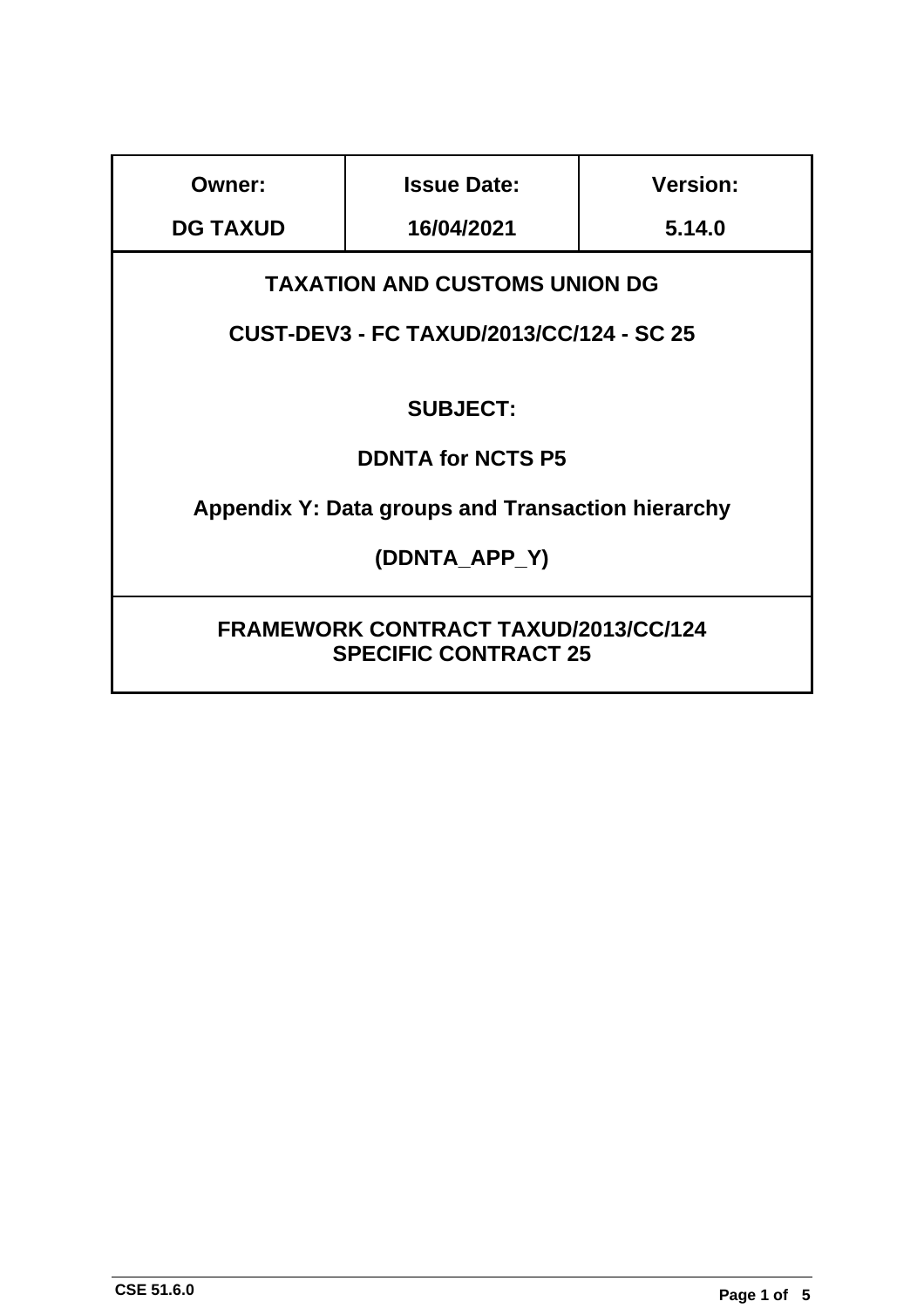**DDNTA for NCTS P5. Version 5.14.0 Aligned to DDNTA RFC-List.34 REF:DDNTA\_APP\_Y Appendix Y: Data groups and Transaction hierarchy**

**1. Introduction**

# **1. Introduction**

This document presents the overall Data Group structure of the messages supported for NCTS P5. The Data Groups are shown in a hierarchical format, where lower level data groups are indented with hyphens. The MESSAGE Data Group is the only Data Group at the top level and it is the only Data Group that appears without a hyphen in front of it since it comprises of all other Data Groups in a message. A three-letter code is shown inside a parenthesis next to each data group. This is a code to uniquely identify a data group.

# **DDNA RFC-List Alignment**

The specific Appendix is aligned to DDNTA RFC-List.34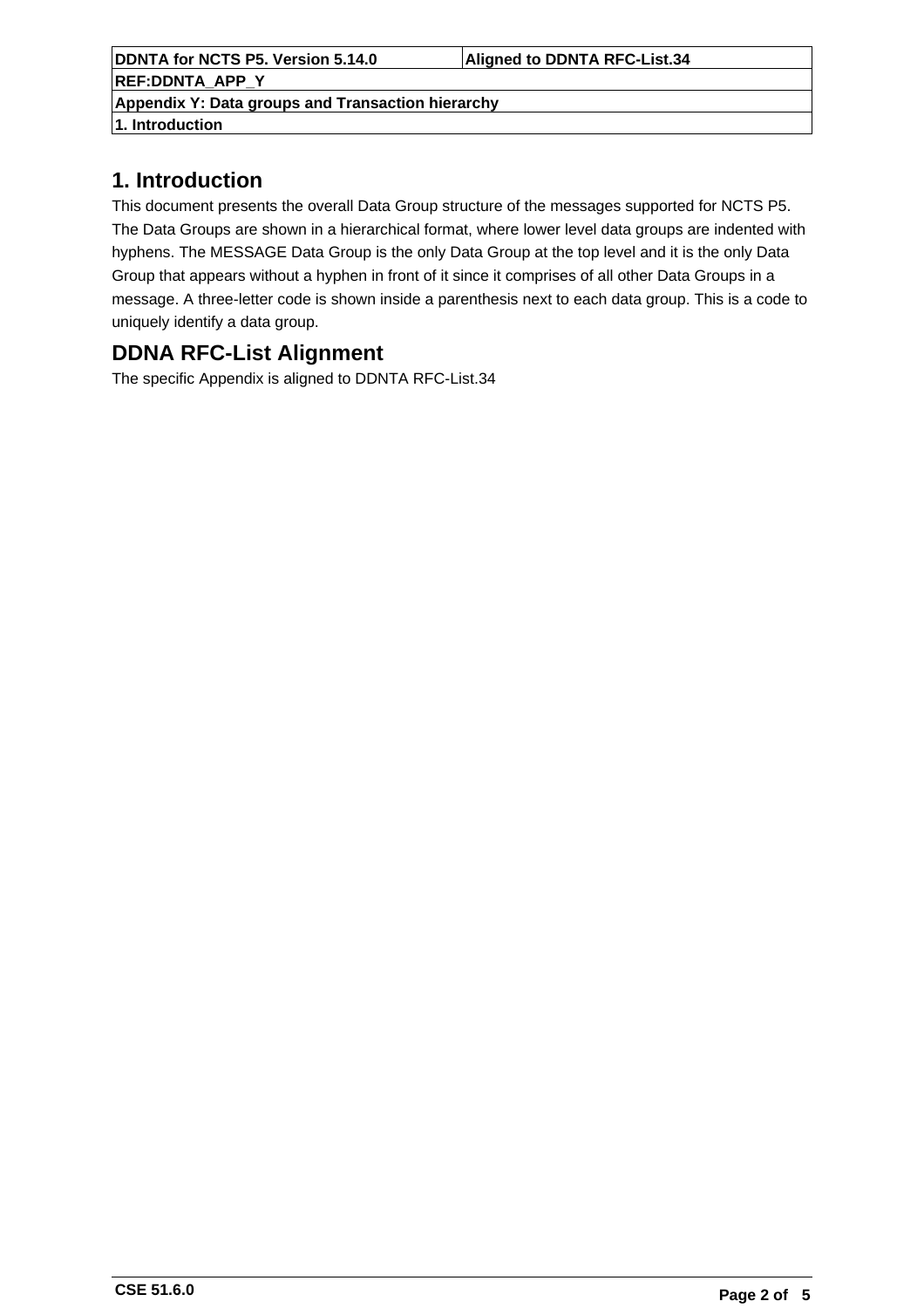**REF:DDNTA\_APP\_Y Appendix Y: Data groups and Transaction hierarchy**

**2. Data Groups**

## **2. Data Groups**

MESSAGE,(MES) ---HEADER,(HCA) ---TRANSIT OPERATION,(TBT) ------EXPORT OPERATION,(EO6) ---EXPORT OPERATION,(EOB) ------CONTROL RESULT,(RLT) ---INVALIDATION,(INV) ---CUSTOMS OFFICE OF EXIT,(CVT) ---RECOVERY NOTIFICATION,(RN5) ---AUTHORISATION,(AU1) ---CUSTOMS OFFICE OF DEPARTURE,(CNV) ---CUSTOMS OFFICE OF DESTINATION,(CC1) ---CUSTOMS OFFICE OF DESTINATION (DECLARED),(CIR) ---CUSTOMS OFFICE OF DESTINATION (ACTUAL),(CXI) ---CUSTOMS OFFICE OF DESTINATION,(COD) ---CUSTOMS OFFICE OF TRANSIT,(CT4) ---CUSTOMS OFFICE OF TRANSIT (DECLARED),(CGQ) ---CUSTOMS OFFICE OF TRANSIT (ACTUAL),(CT7) ---CUSTOMS OFFICE OF EXIT FOR TRANSIT,(CT0) ---CUSTOMS OFFICE OF EXIT FOR TRANSIT (DECLARED),(CDP) ---CUSTOMS OFFICE OF EXIT FOR TRANSIT (ACTUAL),(C12) ---CUSTOMS OFFICE OF INCIDENT REGISTRATION,(CO5) ---CUSTOMS OFFICE OF RECOVERY REQUESTING,(CLY) ------CONTACT PERSON,(CFL) ---CUSTOMS OFFICE OF RECOVERY REQUESTED,(CNQ) ------CONTACT PERSON,(CPU) ---CUSTOMS OFFICE OF RECOVERY AT DEPARTURE,(C56) ------CONTACT PERSON,(CP1) ---CUSTOMS OFFICE OF RECOVERY,(OOR) ---CUSTOMS OFFICE OF REQUEST,(CV5) ------CONTACT PERSON,(CP6) ---CUSTOMS OFFICE OF ENQUIRY AT DEPARTURE,(CSE) ------CONTACT PERSON,(CCF) ---COMPETENT CUSTOMS OFFICE AT DEPARTURE,(CC7) ------CONTACT PERSON,(CP8) ---COMPETENT CUSTOMS OFFICE AT DESTINATION,(CC9) ------CONTACT PERSON,(CP5) ---HOLDER OF THE TRANSIT PROCEDURE,(H5H) ------ADDRESS,(AW5) ------CONTACT PERSON,(COP) ---RECOVERY,(RC7) ---GUARANTOR,(GTO) ------ADDRESS,(AL2) ---REPRESENTATIVE,(RPO) ------CONTACT PERSON,(CPE) ---TRADER AT DESTINATION,(TB0) ---REQUESTER,(RQE) ---CONTROL RESULT,(CEM) ---COUNTRY INVOLVED,(COV) ---GUARANTEE,(GRN) ------GUARANTEE REFERENCE,(GOS) ---------CUSTOMS OFFICE OF GUARANTEE,(GKI) ---------VALIDITY LIMITATION,(VL1) ---------INVALID GUARANTEE REASON,(I01) ---TYPE OF CONTROLS,(THO) ---ENQUIRY,(ENQ)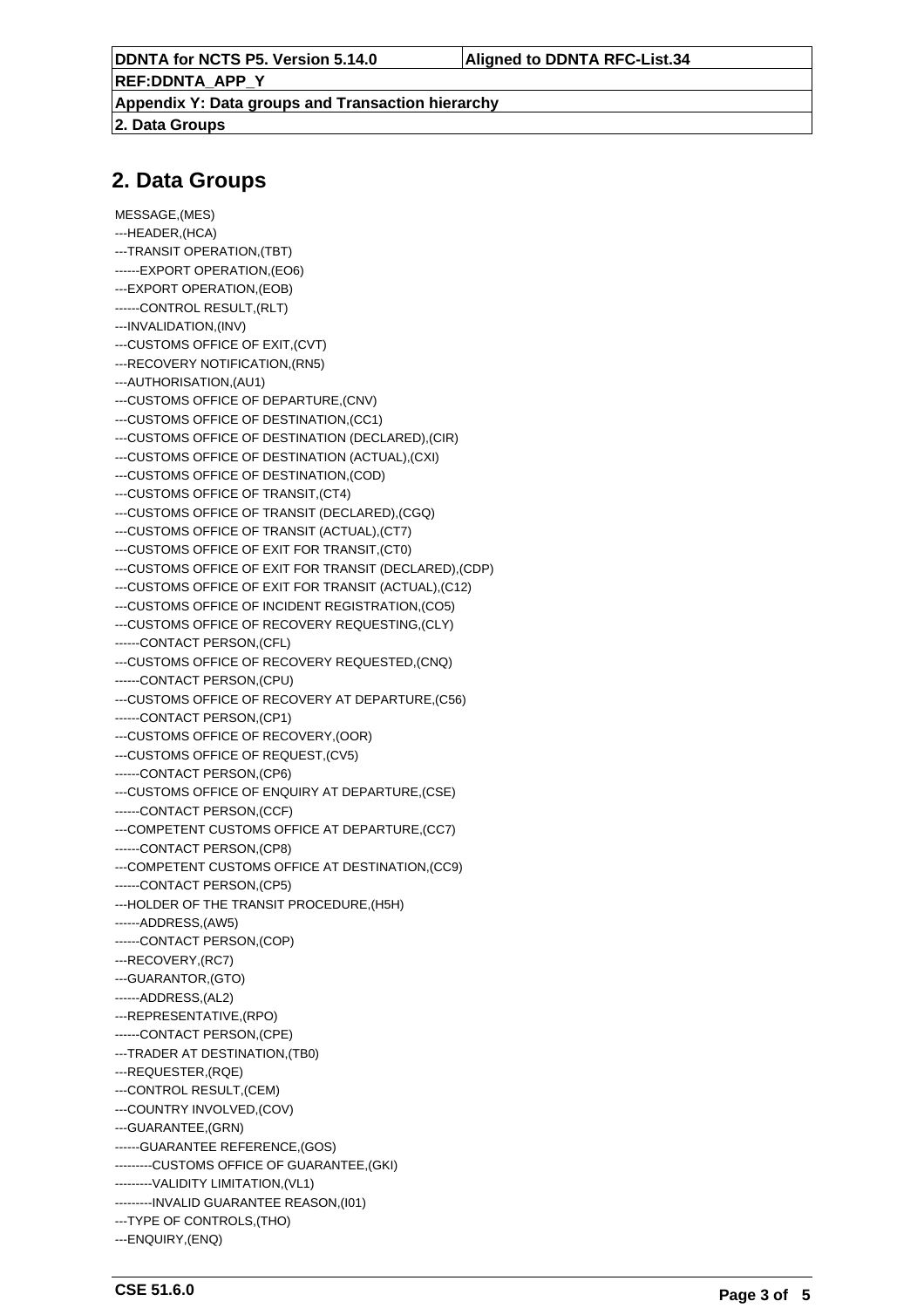## **REF:DDNTA\_APP\_Y Appendix Y: Data groups and Transaction hierarchy 2. Data Groups**

---RESPONSE INFORMATION,(EQ2) ---REQUESTED INFORMATION,(RFE) ---CTL\_CONTROL,(C77) ---UNLOADING REMARK,(UR4) ---GUARANTOR NOTIFICATION,(GN5) ---AES RESULTS,(AER) ------EXPORT OPERATION,(EOP) ---RISK ANALYSIS IDENTIFICATION,(RAI) ------RISK ANALYSIS,(RY7) ---------RISK ANALYSIS RESULT,(RS2) ---CONSIGNMENT,(CHS) ------CARRIER,(CFR) ---------CONTACT PERSON,(CP4) ------CONSIGNOR,(CI8) ---------ADDRESS,(AM5) ---------CONTACT PERSON,(C3E) ------CONSIGNEE,(CD9) ---------ADDRESS,(AH8) ------ADDITIONAL SUPPLY CHAIN ACTOR,(AO2) ------TRANSPORT EQUIPMENT,(T0Q) ---------SEAL,(SXN) ---------GOODS REFERENCE,(GRY) ------LOCATION OF GOODS,(L2S) ---------CUSTOMS OFFICE,(CHJ) ---------GNSS,(GUO) ---------ECONOMIC OPERATOR,(ECI) ---------ADDRESS,(A0O) ---------POSTCODE ADDRESS,(ADT) ---------CONTACT PERSON,(CT9) ------DEPARTURE TRANSPORT MEANS,(DEA) ------COUNTRY OF ROUTING OF CONSIGNMENT,(CO4) ------ACTIVE BORDER TRANSPORT MEANS,(AL0) ------PLACE OF LOADING,(P2V) ------PLACE OF UNLOADING,(PTB) ------PREVIOUS DOCUMENT,(PTR) ------SUPPORTING DOCUMENT,(SYH) ------TRANSPORT DOCUMENT,(TAR) ------ADDITIONAL REFERENCE,(ILN) ------ADDITIONAL INFORMATION,(AXM) ------INCIDENT,(IWK) ---------ENDORSEMENT,(IN1) ---------LOCATION,(LOI) ------------GNSS,(GPS) ------------ADDRESS,(AX1) ---------TRANSPORT EQUIPMENT,(TJQ) ------------SEAL,(SLL) ------------GOODS REFERENCE,(GRF) ---------TRANSHIPMENT,(TCR) ------------TRANSPORT MEANS,(TLQ) ------TRANSPORT CHARGES,(TC4) ------HOUSE CONSIGNMENT,(HKD) ---------CONSIGNOR,(CQG) ------------ADDRESS,(AUW) ------------CONTACT PERSON,(C7R) ---------CONSIGNEE,(CXG) ------------ADDRESS,(AM8) ---------ADDITIONAL SUPPLY CHAIN ACTOR,(A7E) ---------DEPARTURE TRANSPORT MEANS,(DL7) ---------PREVIOUS DOCUMENT,(PAX)